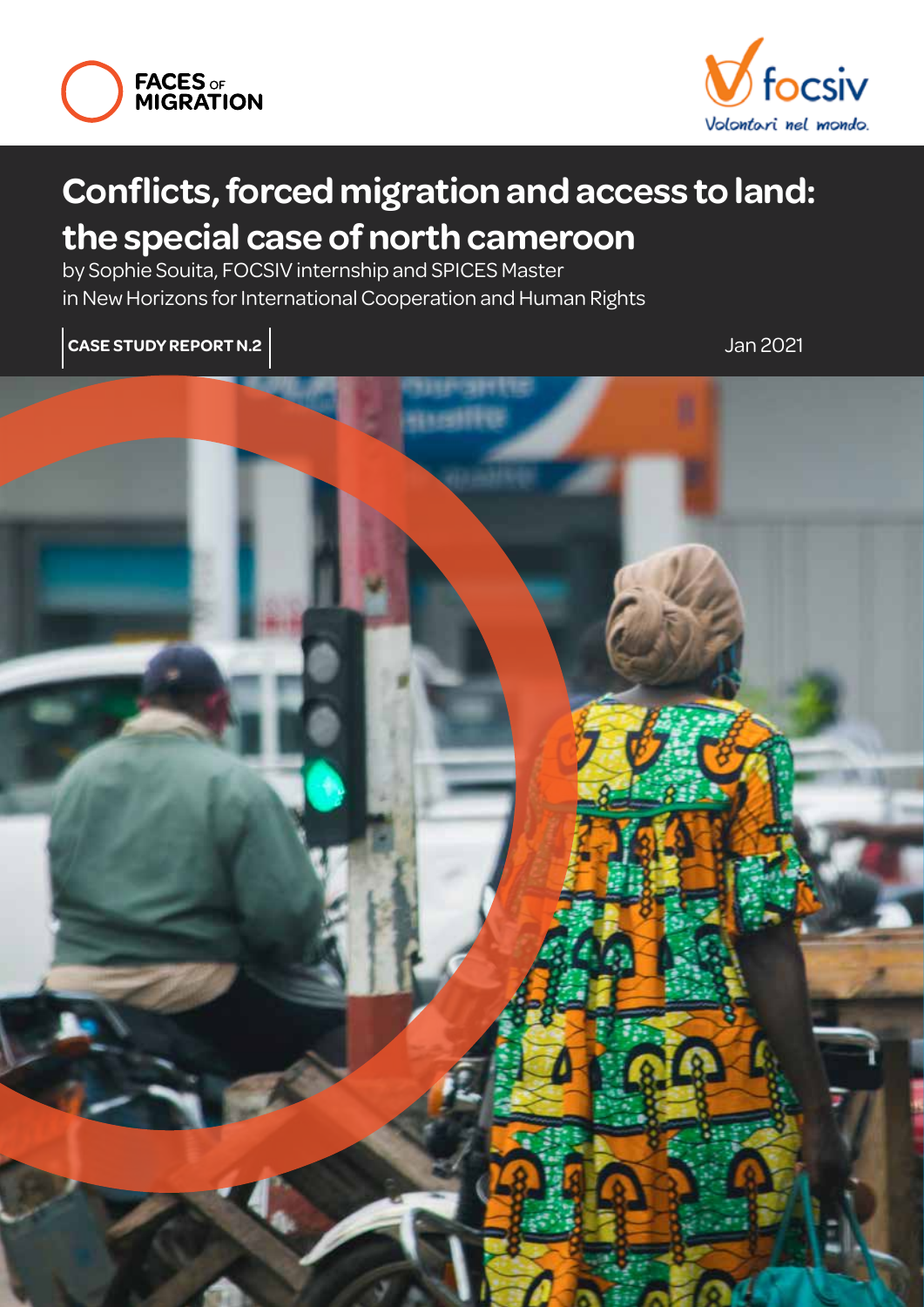### **Conflicts, forced migration and access to land: the special case of north cameroon<sup>1</sup> .**

by Sophie Souita, FOCSIV internship and SPICES Master in New Horizons for International Cooperation and Human Rights

#### **1. Conflicts, forced migration and access to land: the special case of north cameroon**

pag. 2

**2. The region of North East Cameroon** pag. 3

**3. The evolution of the Boko Haram conflict** pag. 5

**4. The consequences: forced migration and conflict over access to land** pag. 7

**5. The commitment of NGOs**  pag. 11

**6. Conclusion**  pag. 12

**Bibliography** pag. 13

"This background document has been realized in the framework of the project, to spread data and information based on a scientific analysis. If you want to know more about this project and be part of its activities, please feel free to contact the leading partner Diaconia in Czech Republic (email: nozinova@diakoniespolu.cz), as well as Focsiv in Italy (email: f.novella@focsiv.it)."

<sup>1</sup>This case study report paper has been realised in the framework of the "Faces of Migration" project (Migrant and SDGs, contract number CSO-LA/2018/401-798), co-financed by the European Union. The paper has been elaborated by Sophie Souita, FOCSIV internship and SPICES Master in New Horizons for International Cooperation and Human Rights, with the coordination of Andrea Stocchiero (Focsiv). This publication was produced with the financial support of the European Union. Its contents are the sole responsibility of the authors and do not necessarily reflect the **Ph.** Edouard Tamba views of the European Union.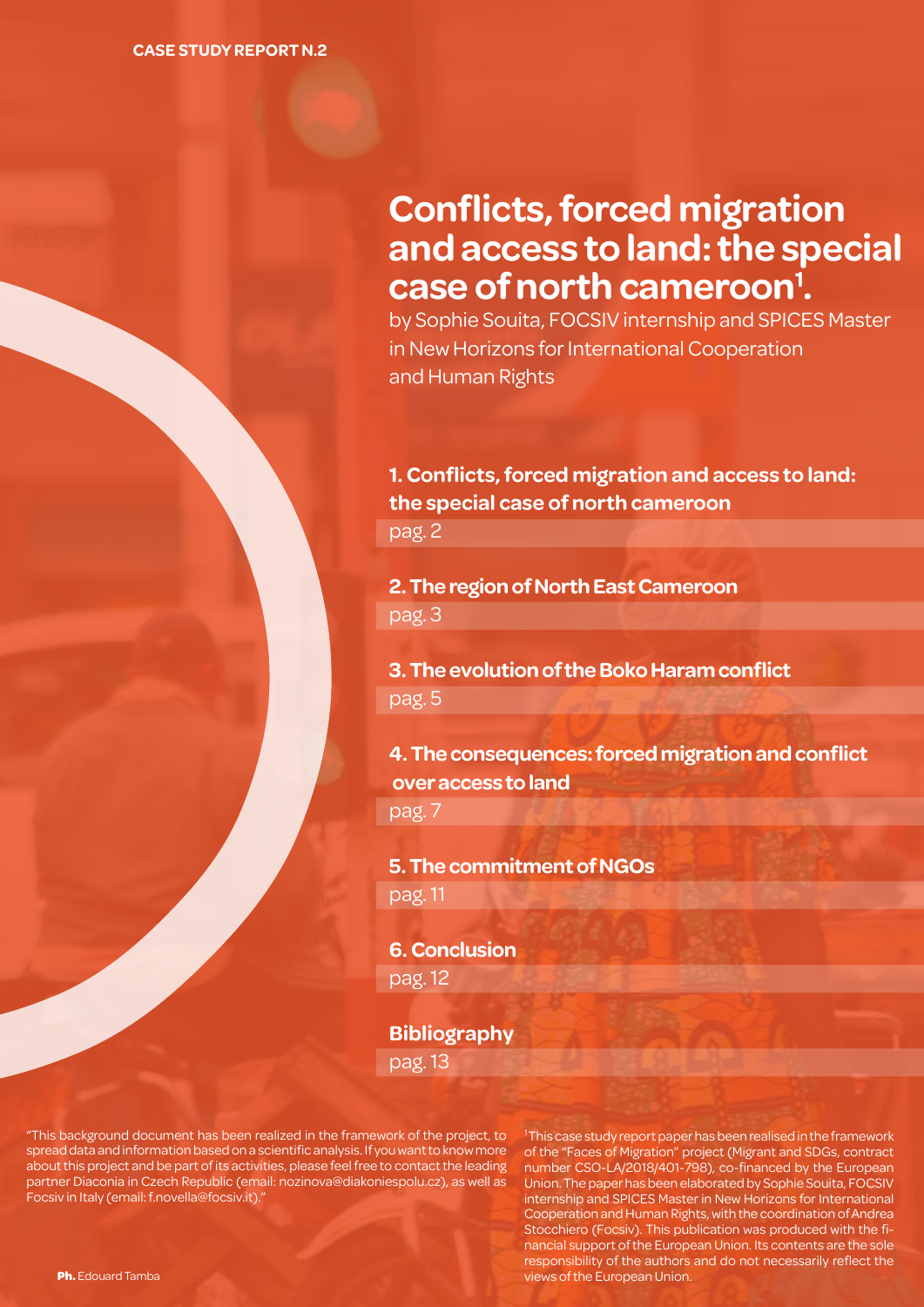

#### **CONFLICTS, FORCED MIGRATION AND ACCESS TO LAND: THE SPECIAL CASE OF NORTH CAMEROON** 1.

This case study report presents the main results of a research conducted on the nexus between conflict, forced migration, and access to land, following the dramatic impact of Boko Haram terrorism in Nigeria and on the Cameroon border. The nexus is particularly complex and involves several Sustainable Development Goals (SDGs) because it links Goal 16 on conflict and peace, Goal 10 on the need to implement regular and safe channels for migration, and therefore for refugees, Goal 2 on food security and Goal 1 on the fight against poverty. Tackling the tragedies caused by terrorism requires an integrated approach across the different objectives, focusing on the rights of both refugees and host communities, distributing resources equitably, and curbing the violence and trafficking on which it relies.

The armed conflicts that devastate Sub-Saharan Africa have created forced migrations primarily to neighbouring countries and only secondarily to Europe. These migrations in turn generate other tensions between migrants and local populations, particularly over access to land, undermining peaceful coexistence and local development. In the eyes of locals, migrants are land "hoarders", and new tensions and conflicts over land are generated.

Of course, it is not the case to equate the pressure of migrants on land with the land grabbing of large multinational corporations and sovereign states. Rather, it is necessary to understand that the tensions between migrants and locals have causes that, once again, originate in abuses operated by those who are stronger and have more power. This is the case in Northern Cameroon: the original cause is to be found in the violence perpetrated by warlords, by Boko Haram.

The Boko Haram phenomenon is one of those conflicts that has as a direct consequence the forced migration of people. Forced to abandon their lands, they move to other areas to rebuild their lives, occupying other lands, thus creating another form of land grabbing against local populations, in a war between the poor. However, the main cause of land grabbing is the control of the territory and its resources by Boko Haram in Nigeria, that, in turn, provokes consequent conflicts for access to land in Cameroon.

Boko Haram's occupation began in Nigeria and spread throughout the Lake Chad basin area, and then into the Far North Cameroon region, causing the involuntary displacement of both Nigerians and Cameroonians living the at the border. These displacements, a consequence of insecurity and also of the negative effects of climate change throughout the area, exert a strong pressure on the land and its resources, which is a source of tensions between migrants and locals.

This study highlights the fact that this conflict in a fragile and vulnerable territory such as Far North Cameroon may be a direct cause of land grabbing, i.e. control of the territory by Boko Haram, and indirect land grabbing through conflicts over access to land between migrants and locals. There is the need to find sustainable solutions to this kind of problem that in recent years has been spreading not only in the basin of Lake Chad but in all territories affected by conflicts and wars.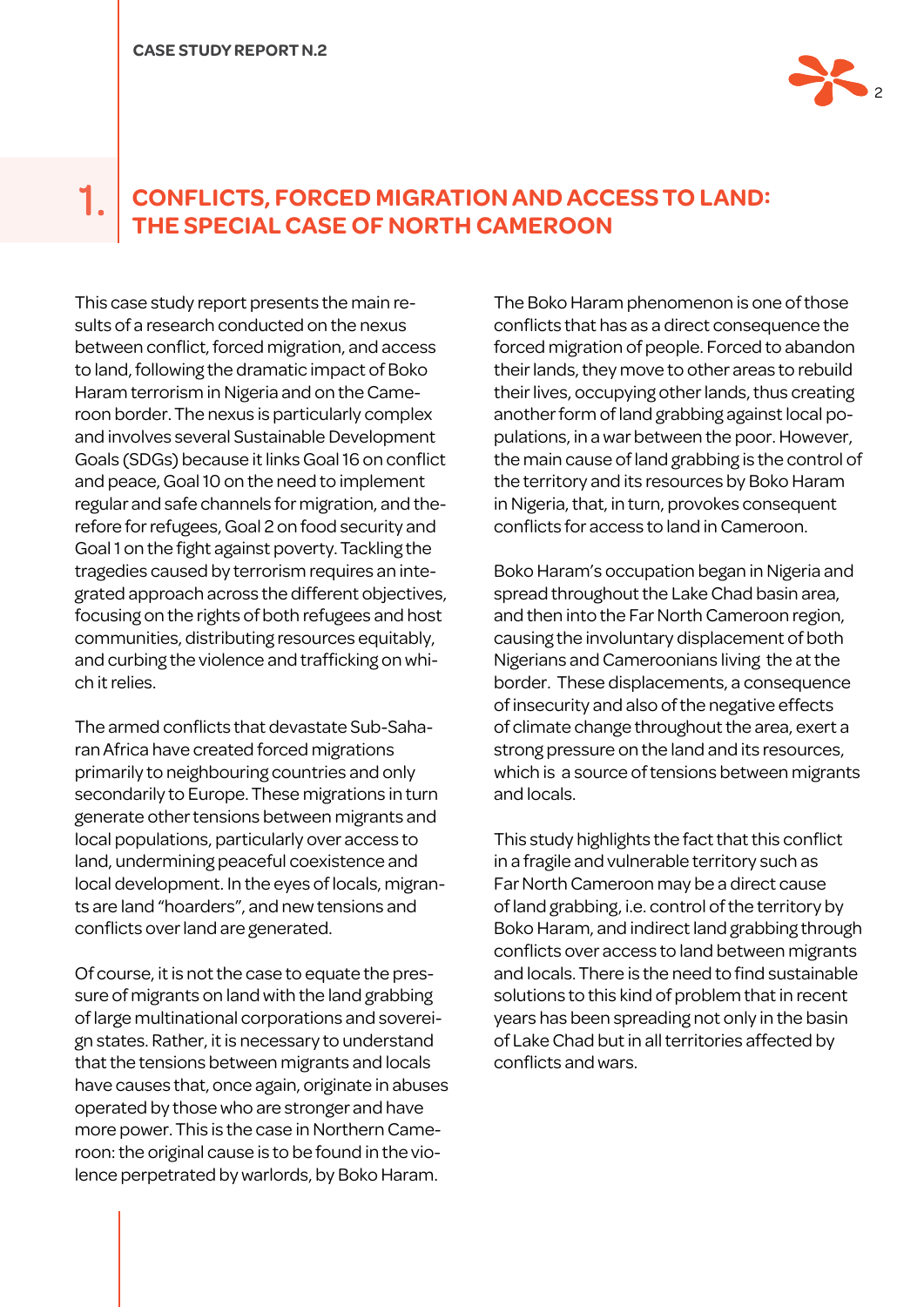

## **The region of North** 2. **East Cameroon**

The Far North Cameroon region is located in the Lake Chad Basin in the northern part of the country and is bordered by Nigeria to the west, Lake Chad to the southwest, and Chad to the east (Figure 1 and 2).

With an area of 34, 263 km<sup>21</sup>, it has about 4 million inhabitants in 2015, or one-fifth of Cameroon's total population. This makes it the most populated and the poorest<sup>2</sup> region in the country.

Lake Chad was the only large natural lake basin (25,300 km² in 1963), located in the northern end of the country, shared with Nigeria, Niger and Chad, but for reasons related to both climate change and excessive agricultural exploitation it has been reduced to just 1,350 km². Far North Cameroon (Figure 3) is a multi-ethnic region with more than 50 ethnic groups including the Kanuri, shoa Arabs, peulhs, massa , tupuri, musgum, and others. Its geographical position between Nigeria and Chad, makes it a privileged area for the transit of goods and commercial and multicultural ?(coexistence of Muslims, Christians and animists with a Muslim majority), and has the same socio-cultural, religious, ethnic, linguistic characteristics of the north-east of Nigeria<sup>3</sup> and Chad<sup>4</sup>.



**Fig.1.** Cameroon borders - Source: Wikipedia.org, 2019



**Fig.2.** Maps of the Cameroon regions - Source: Wikipedia.org, 2019

<sup>1</sup> Cameroon has 10 regions. 8 are francophone and 2 are anglophone.

 $^2$  Crisis Group, 2016, Cameroon: Facing Boko Haram, Africa Report, N°241, November 16, 2016.

3 Ibidem,.p 2

4 These similarities are a legacy of the country's colonial past, because it was divided without taking into account the socio-cultural characteristics of the peoples. Therefore, in this area you can find members of the same families on both sides of the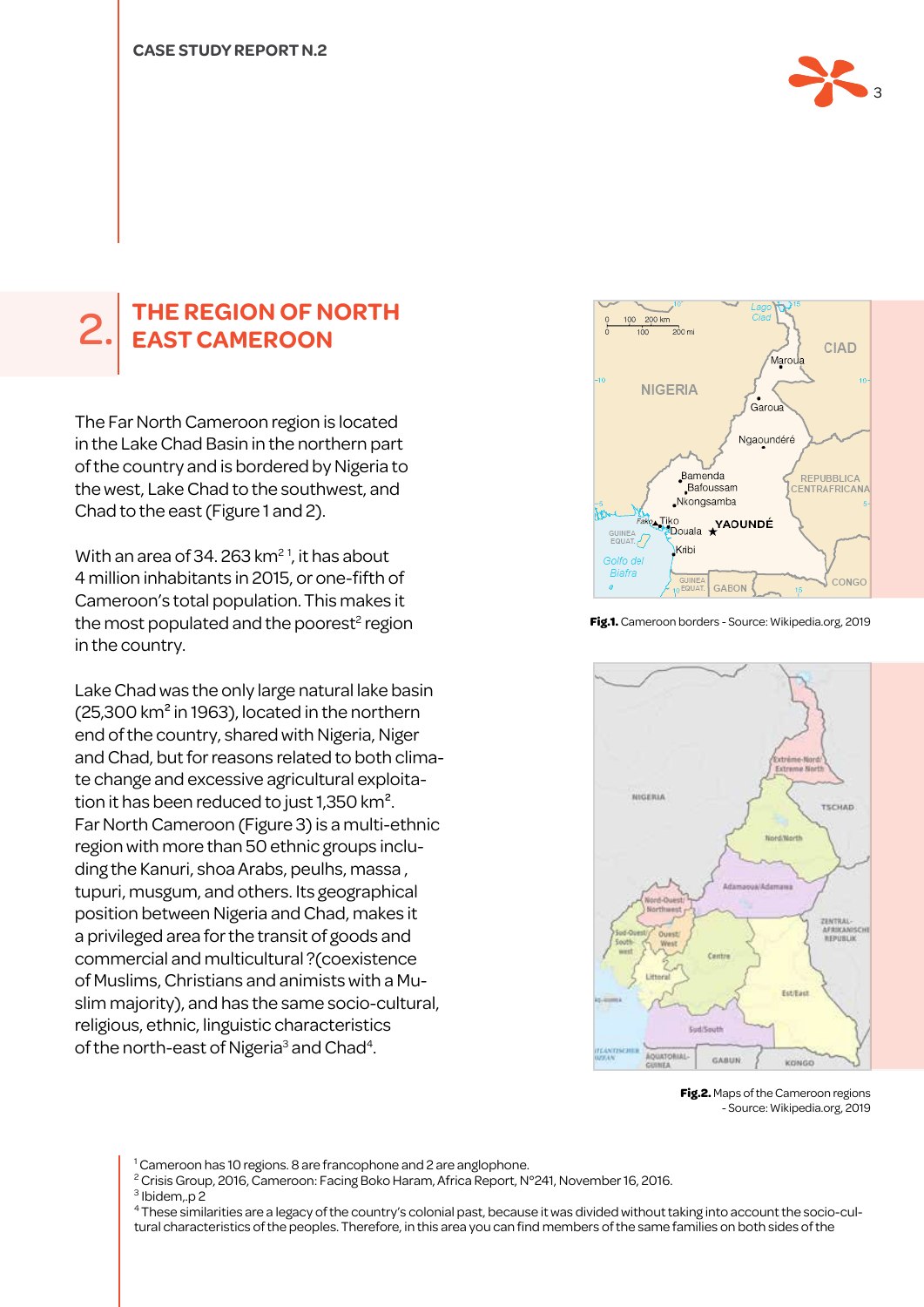

Being an area of the Sahel with a particularly arid climate, its savannas favour pastoralism. It is located in the Sahelian agro-climatic zone of Cameroon, on the plain and therefore constantly exposed to the risks of climate change such as floods and droughts.

Lake Chad is a pole of production, commerce and export of agricultural, fish and pastoral products. Its draining has freed up fertile lands rich in pasture, making it a desirable area for agriculture, fishing and livestock breeding. The other activities of the region are commerce, tourism, transportation of goods, handicrafts and hunting, with a prevalence of informal and submerged activities.

Since Cameroon's independence in 1960, the Far North region has been the site of illegal arms trafficking, drug trafficking, and various forms of violent banditry including kidnapping, and the phenomenon of "coupeurs de route"5 (bandits formed by local criminals and former combatants from Chad and the Central African Republic who attack and steal from people in the street <sup>6</sup>). It is the poorest region in the country with 74.3% of the population living below the poverty line, compared to a national rate of 37.5%7 and a low schooling rate of 46% compared to 84.1% nationally<sup>8</sup>. The presence of the state is almost non-existent, creating a feeling of abandonment in the population. All these problems have made the Far North region a fertile ground for armed violence and the Boko Haram sect.



**Fig.3.** Geographical map of the Far North region of Cameroon, with its 6 departments. - Source: Wikipedia.org, 2019

<sup>5</sup> Saibou Issa, 2010, Les coupeurs de route. Histoire du banditisme rural et transfrontalier dans le bassin du lac Tchad, Paris; e Christian Seignobos, 2011, Le phénomène Zarguina dans le nord du Cameroun, Afrique contemporaine, no. 239. <sup>6</sup> Crisis Group, op. cit.

7 Institut national de la statistique (INS), 2015, Tendances, profil et déterminants de la pauvreté au Cameroun entre 2001 et 2014 , december 2015, p. 43.

8 INS, Annuaire statistique du Cameroun 2015, p. 78;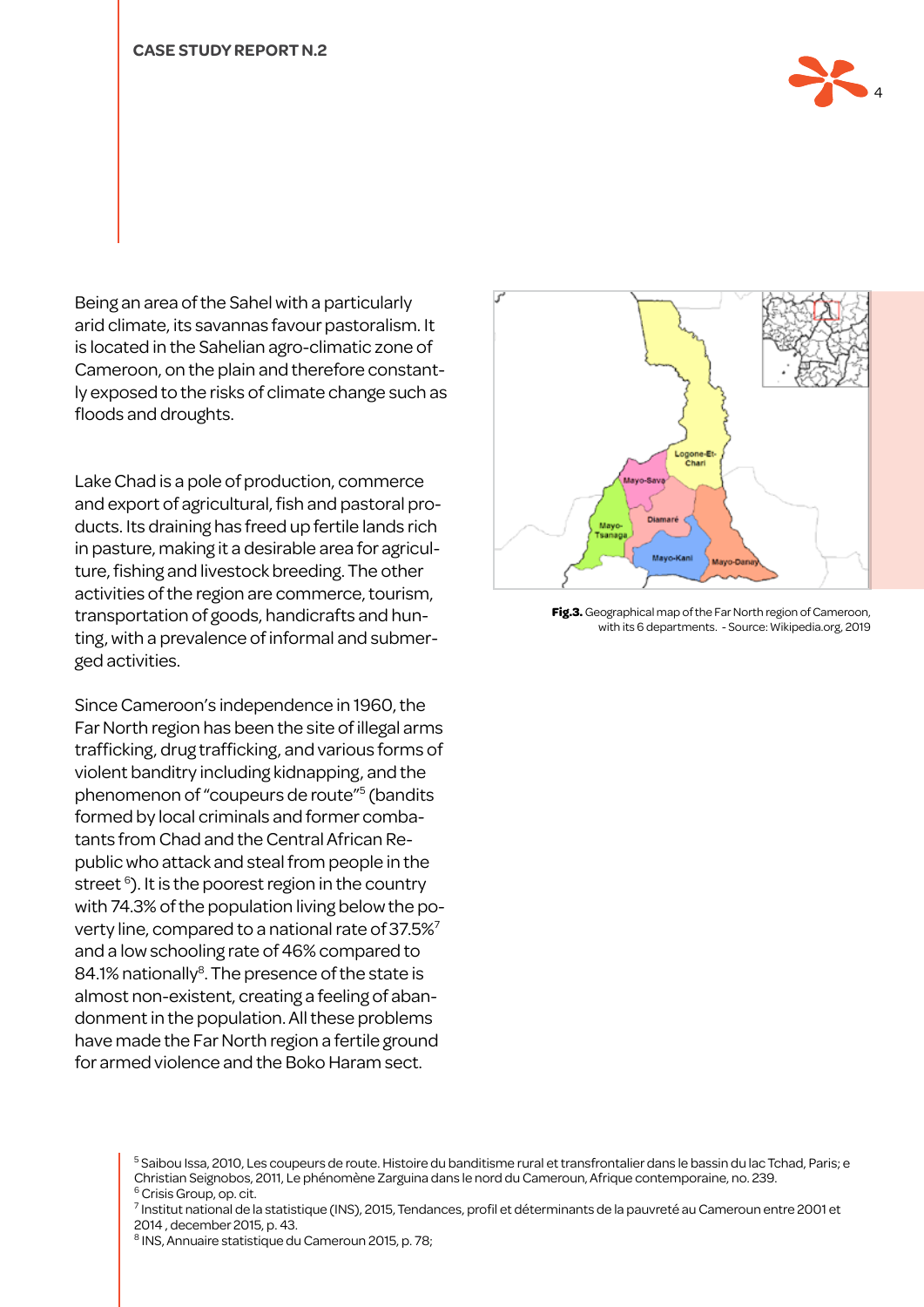

#### **The evolution of the Boko Haram conflict** 3.

The Boko Haram conflict originated in the early 2000s in Nigeria's Kanuri, a neighbouring region of Borno State. Its spiritual leader Mohamed Yusuf wanted to create an Islamic state to establish Sharia law in the region<sup>9</sup>. Their motivation was to establish a new society based on Islamic  $law<sup>10</sup>$ .

Nigeria's neighbouring countries, such as Cameroon, were not involved in the conflict because they served as a base of support $11$  and logistics. In order to keep its supply base secure, the sect extended its relations with the Cameroonian and Chadian mafia network, which controls real estate and land transactions, and the routes where smuggled products pass, such as those of Kousseri-Ndjamena, Mora-Maiduguri, passing through Kolofata and Banki (a Nigerian village where smuggled fuel is stored<sup>12</sup>).

The rise of Boko Haram and, more generally, the instability of Nigeria do not depend only on religious tensions between Muslims (in the North) and Christians (in the South), but also on tribal and regional interests linked to the exploitation of natural resources, the corruption of local political leaders and the poverty in which the majority of the population lives. These are the vulnerabilities that the jihadist organization has exploited to consolidate its power over the territory<sup>13</sup>.

The first signs of Boko Haram's presence in Cameroon date back to 2007 when the sect's fugitives from the Nigerian armed forces took refuge in the localities of Cameroon's border corridor (Fotokol, Mora, Maroua, Kousseri, Amchidé, Kerawa, Djibrilli, Bornori, Tolkomari, Kolofata, etc..14 ). Relying on a network of Imams and local preachers, the sect managed to recruit young Cameroonians in the departments of Mayo Sava, Mayo Tsanaga, Logone and Chari<sup>15</sup>.

Boko Haram infiltrated Cameroon with refugees fleeing the war in Nigeria. They established cells in Far North Cameroon and engaged in propaganda activities<sup>16</sup>. With the declaration of a state of emergency in 2013, Boko Haram began killing civilians to deter them from cooperating with security forces. At the same time, it turned into a criminal group by robbing banks, demanding ransoms from traders, and kidnapping prominent people or the few European citizens still in the area.

The sect officially declared war on Cameroon in 2014 with direct attacks on the population, when the government tried to dismantle its network and cells on the ground<sup>17</sup>.

- <sup>10</sup> Ntuda Ebode, Joseph Vincent, Mark Bolak Funteh, Mbarkoutou Mahamat Henri, M. Nkalwo Ngoula Joseph Léa, 2017, The Boko Haram Conflict in Cameroon. Why is peace dragging on, Friedrich Ebert Stiftung, Yaoundé, Cameroon.
- <sup>11</sup> Crisis Group, op. cit.
- <sup>12</sup> Ntuda Ebode et al., op. cit.
- 13 See http://www.limesonline.com/boko-haram-un-piccolo-stato-islamico-cresce-in-nigeria/67605 , Boko Haram, a small Islamic state grows in Nigeria
- <sup>14</sup> Ntuda Ebode et al., op. cit..
- 15 Idem
- $16$  Idem
- <sup>17</sup> Crisis Group, op. cit., p. 8

<sup>9</sup>The Emergence of Boko Haram and the Gradual Spread of Conflict, 2018, in http://horizon.documentation.ird.fr/exl-doc/pleins\_ textes/divers18-06/010072917.pdf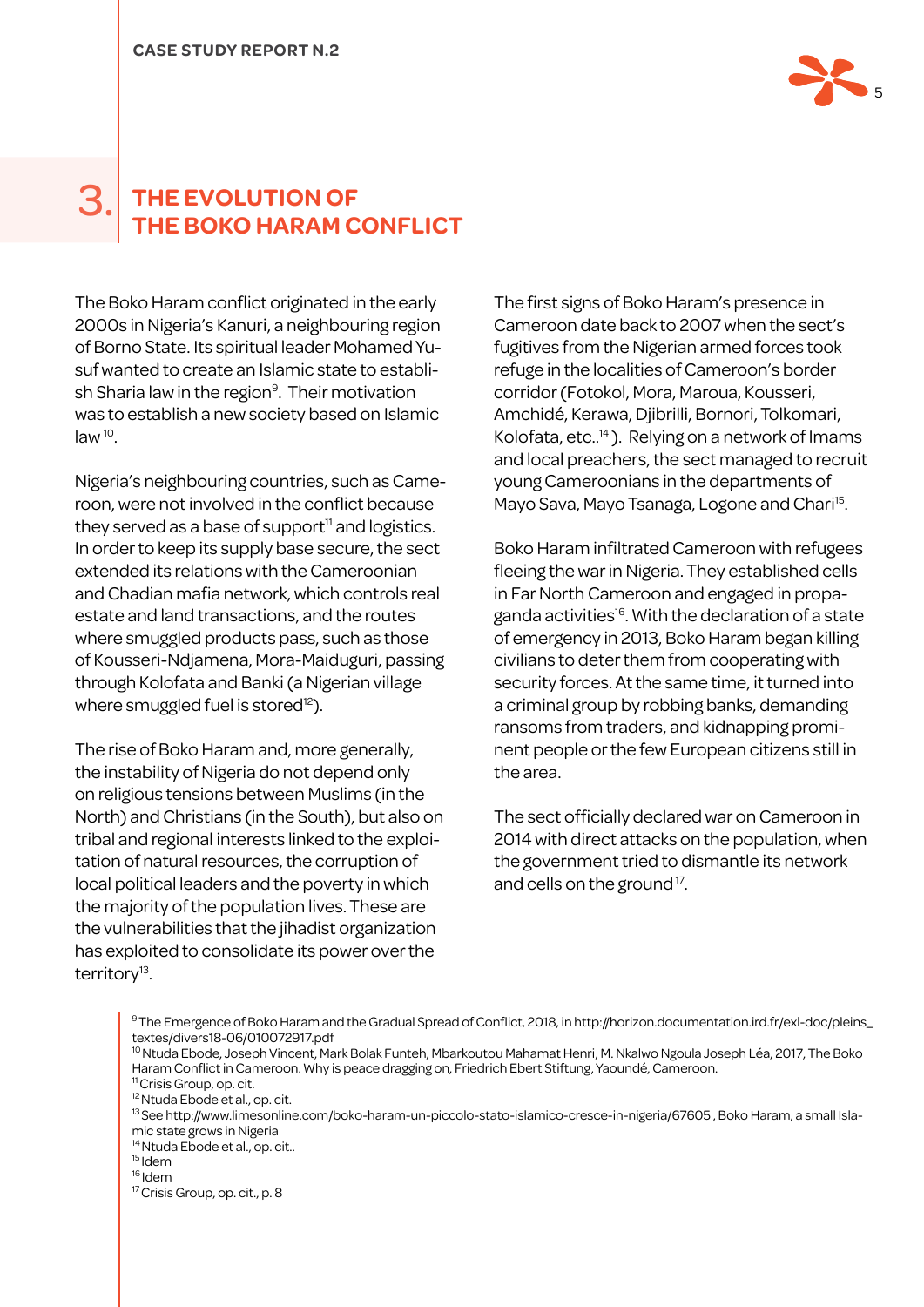

After the disappearance of its religious leader Mohamed Yusuf, the sect split. Some challenged the brutality of his successor Abubakar Shekau, accusing him of killing mainly Muslims<sup>18</sup>.

In early 2015, a multinational anti-terrorist force was created<sup>19</sup> to combat Boko Haram, while some of the sect's fighters have sworn fidelity to the Islamic State organization (often referred to by the Arabic acronym Daesh), thus defining themselves as the "Province of the Islamic State in West Africa" (Wilayat Gharb Ifriqiyah)<sup>20</sup>. The following figure shows the areas of conflict.

The Far North Cameroon region and the entire Lake Chad area served as a refuge for the terrorists. As already written, the first logistic network was created in 2007, a period in which the sect recruited young Cameroonians<sup>21</sup>. In the period between 2010 and 2012, Boko Haram managed to infiltrate Cameroon through refugees (some were recruiters), preaching in mosques, and radicalized Cameroonians who had gone to study in Nigeria and Sudan<sup>22</sup>.

The Far North thus became a strategic area for financing and for the supply of arms, munitions, and gasoline coming mostly from Sudan and  $Chad<sup>23</sup>$ 

Funding came from hostages of Western foreign nationals and wealthy local citizens, bank robberies, and large-scale theft of livestock. Northern Cameroon and Lake Chad served as a military, financial, and food logistics base. In addition, as it straddles the border between Chad and



**Fig.4.** Boko Haram Conflict Area. - Source: Wikipedia.org, 2019

Nigeria, the black market in currency exchange has been very important for raising resources. It is also historically an important area for the illegal trafficking of gasoline (Zoua Zoua), drugs, weapons, medicines, and stolen cars $^{24}$ .

The Cameroonian and Chadian mafia networks involved in trafficking in children, cars, motorcycles, and spare parts also controlled real estate and land transactions, and smuggled products between the two countries<sup>25</sup>.

The sect set up its logistical network by relying on these smugglers, traffickers, traders, and transporters, who were offered large sums of mone $y^{26}$ .

<sup>18</sup> The emergence of Boko Haram and the gradual spread of the conflict, op. cit. <sup>19</sup> Made up of military personnel from the Lake Chad Basin Commission countries and Benin. <sup>20</sup>The emergence of Boko Haram and the gradual spread of the conflict, op. cit. 21 Crisis Group, op. cit. p.8 22 Idem p. 9  $23$  Idem p. 10  $24$  Idem p. 2 <sup>25</sup> Cyril Musila, 2012, "Le trafic d'armes légères et de produits de contrebande: carburant, médicaments, véhicules et pièces détaches", in L'insécurité transfrontalière au Cameroun et dans le bassin du lac Tchad, Paris, July 2012. <sup>26</sup> Crisis Group, op. cit. p10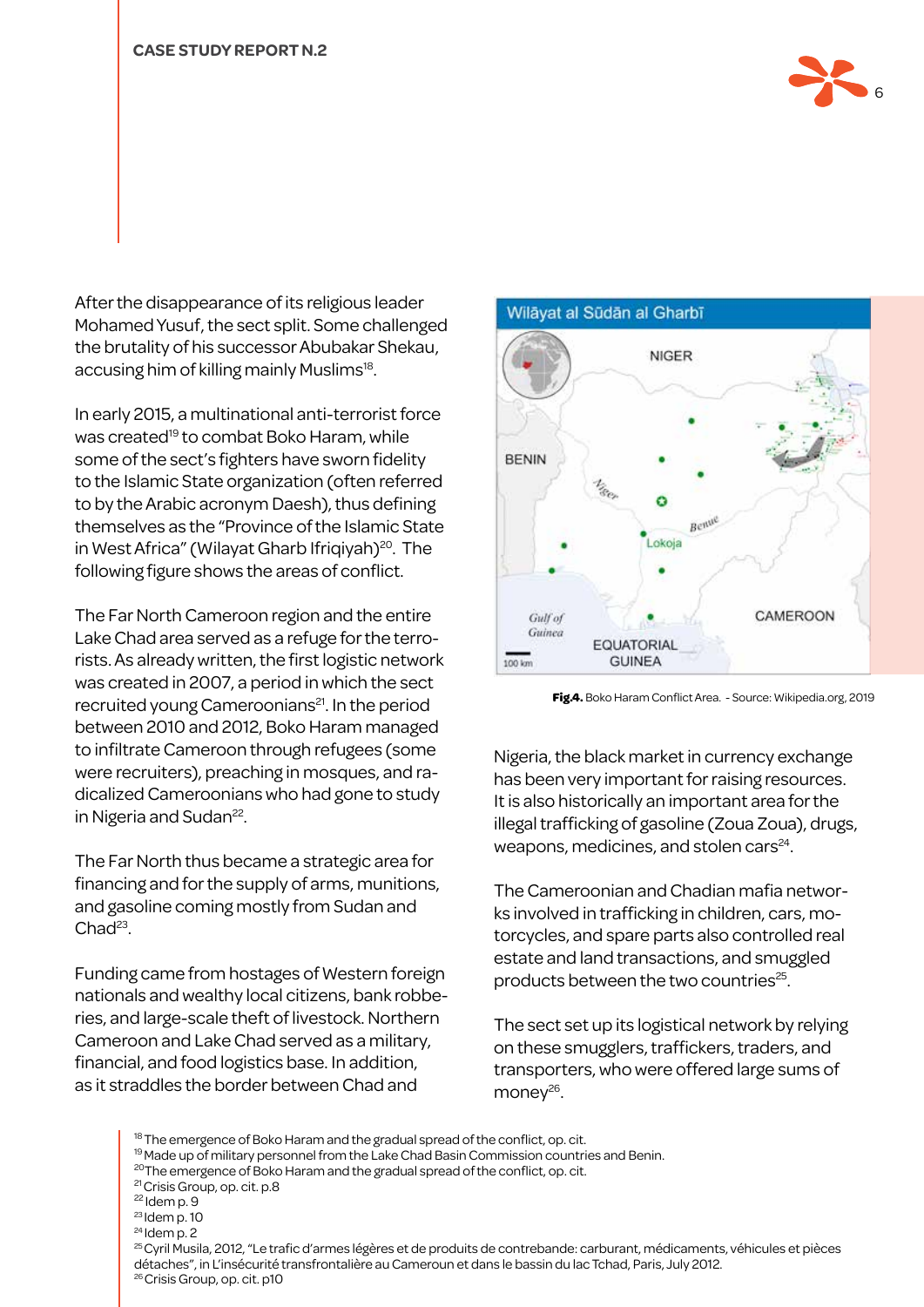

Taking advantage of ethnic rivalries, Boko Haram was able to make alliances with criminals in the area and gain control of the territory and its resources. Especially on the edges of Lake Chad where the drying up of water has freed up fertile land<sup>27</sup>. The vast majority of Cameroonian recruits joined the sect for socio-economic reasons<sup>28</sup>.

#### **The consequences: forced migration and conflict over access to land** 4.

The direct consequence of the conflict and of Boko Haram's control of territory in some areas of the Far North has been the forced migration of refugees from Nigeria to Cameroon, but also of Cameroonian citizens living in border villages who have had to move inland.

The latter are referred to as internally displaced persons (IDPs).

According to UNHCR, since the beginning of the conflict in 2009, about 2.5 million people have been forced to leave their villages because of the conflict<sup>29</sup>. Of these people, 428,289 are in the region of Far North Cameroon, making it the second most affected region by the conflict. Of these people 270,870 are IDPs, 46,845 refugees are out-of-camp<sup>30</sup>, while 110,574 are returnees (i.e. Cameroonian citizens who resided in Nigeria and returned to their home country because of the war $3^{31}$ .

The two figures below show the trend of migration according to the different types in the period 2015-2019. It can be seen that at the beginning of the conflict, migration was mainly of Nigerian refugees and displaced Cameroonians who moved for security reasons. From 2016- 2017, there is more migration of those who returned to their home villages.



<sup>27</sup> Joan Tilouine, Cameroon: how Boko haram terrorists converted to import-export, in lemonde.fr

<sup>28</sup> Crisis Group, op. cit., p.14

<sup>29</sup> https://www.unhcr.org/fr/news/stories/2019/2/5c6287a6a/apres-attaques-boko-haram-refugies-nigerians-luttent-survivre. html

 $\rm^{30}$  These are the refugees who do not stay in the only official camp because it is overcrowded and therefore create makeshift camps or are taken in by local families.

<sup>31</sup> International Organization for Migration (IOM), Report Cameroon 2019, Displacement DASHBOARD number 19 CAMEROON – FAR NORTH REGION, August 2019.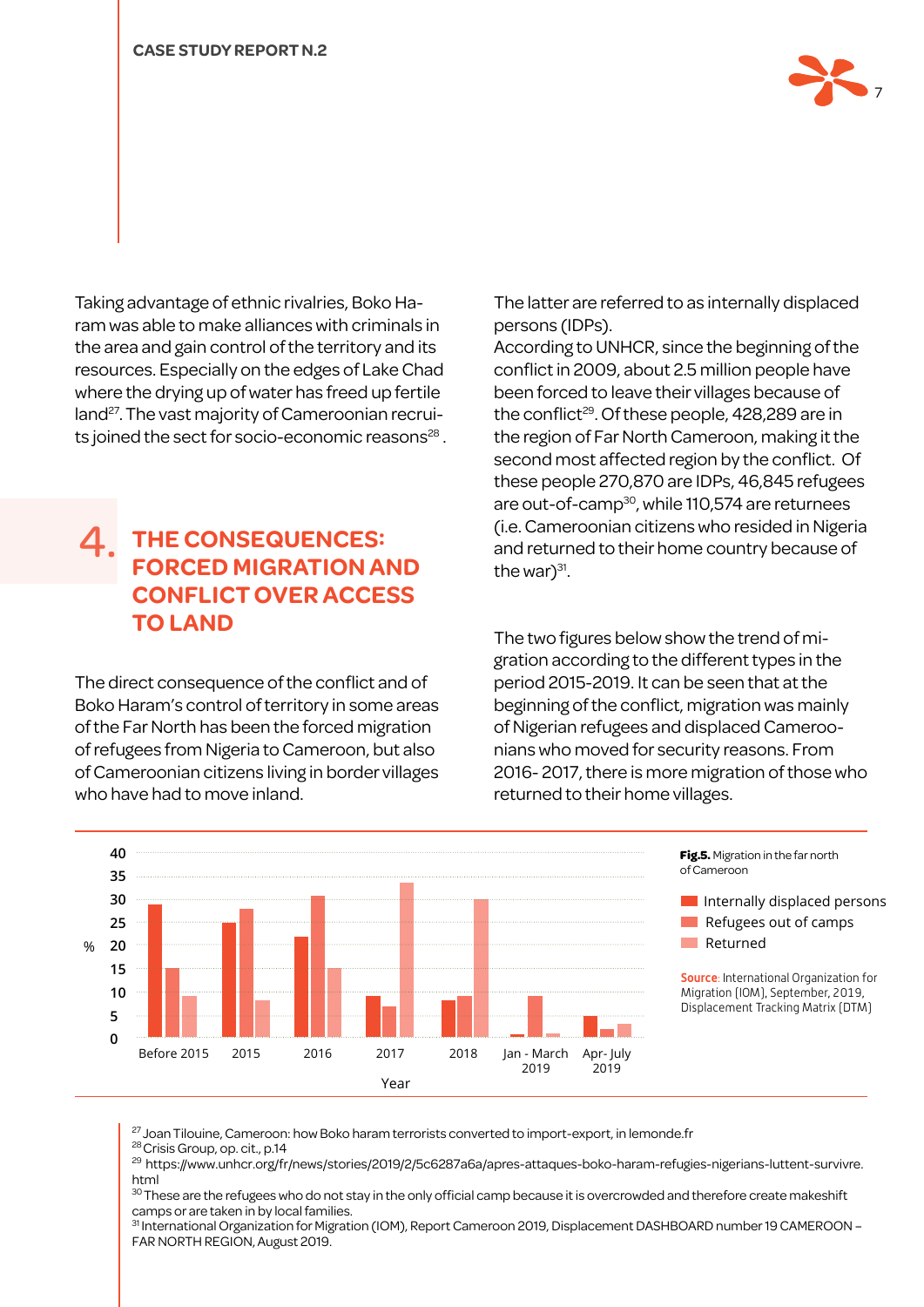



In general, the main reasons for forced migration are renewed security in the areas of return, access to arable land, and limited livelihoods in the areas to which they migrated.? In the case of Minawao camp, which is the only official refugee camp in this region, there are 58,561 refugees. 40% of the population is displaced in the departments of Logone and Chari, and 34% in the department of Mayo Sava. 94% of the displacement was caused by Boko Haram, while 6% was caused by climatic factors such as floods and droughts<sup>32</sup>.

The Boko Haram insurgency has caused a flow of forced migration into villages bordering Nigeria, which has increased pressure for access to land in many communities. The conflict has been crucial in migrating to more fertile areas in search of arable land.

The demographic pressure caused by the increase in displaced persons and those who have returned to their villages of origin, causes problems for access to arable land, because most of the local population are farmers and

breeders. Communities hosting migrants no longer have the capacity to because they too need assistance and to maintain control of their land for their livelihoods.

Access to decent housing and land is recognized by several international human rights conventions. However, these rights have been lost due to the Boko Haram conflict in the Far North region of Cameroon, in the departments of Logone and Chari, Mayo Sava and Mayo Tsanaga in particular (because it is close to the Nigerian border making it the most affected by the conflict) $33$ .

According to a study conducted by the Norwegian Refugees Council (NRC) during the period December 2017- March 2018, several categories of disputes and conflict risks related to access to land by forced migration emerged<sup>34</sup>.

First, there are conflicts related to contracts for the use of crop fields, housing, and natural resources.

 $32$  International Organization for Migration (IOM), Displacement Tracking Matrix, September, 2019. 33 Humanitarian Newsletter Cameroon, Issue 09, August 2018 in www.humanitarianresponse.info/en/operations/cameroon; e www.unocha.org del Bureau de la coordination des affaires humanitaires (OCHA) 34 Gabriel Bamana , Alex Hartman, 2017, Forced displacement and access to housing, land and property: the case of far north Cameroon, Norwegian Refugees Council.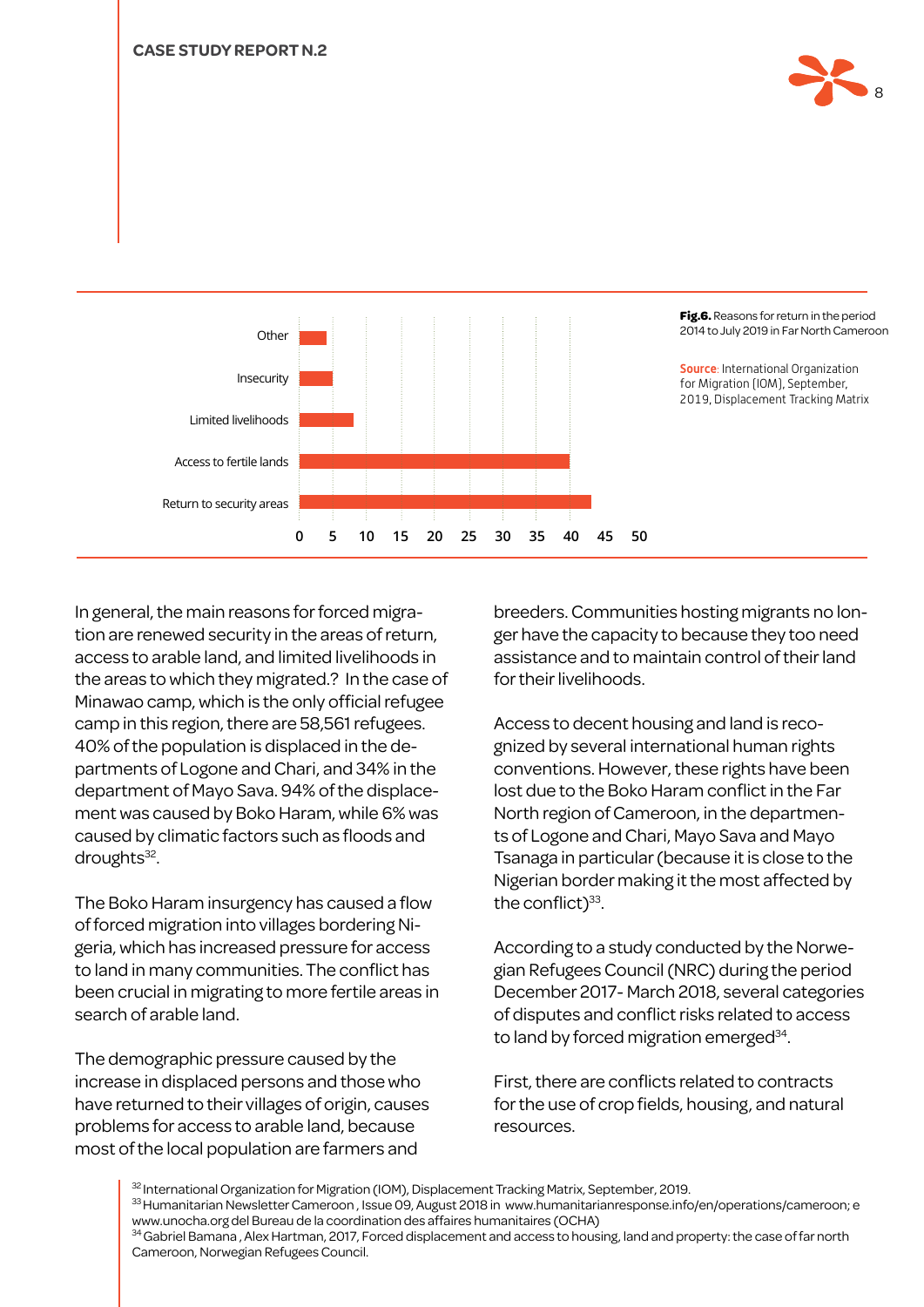

The most frequent problems relate to non-payment of rents by out-of-camp refugees and IDPs, and rental price inflation due to increased demand caused by displacement.

Other conflicts are related to the return of displaced people to their places of origin: these conflicts involve secondary occupations and destruction of housing, scarcity of arable land, inheritance conflicts, and expulsion of women from land.

Finally, there are institutional conflicts due to the lack of administrative procedures to regulate problems such as the double sale or double rent of houses and fields, which in turn generates inflation and speculation.

Refugees try to integrate into the new communities in Cameroon, but this generates tensions with the locals. The arrival of the refugees, although bringing infrastructure such as wells and latrines to the villages, thanks to the work of humanitarian organizations, is the source of many problems and risks for the rural activities of the locals (agriculture, livestock breeding, woodworking). Conflicts occur over the exploitation of natural resources such as wood and water. Wood, being the only source of energy for the refugees for cooking, is collected in the nearby bushes for their needs. However, the hosting populations accuse the refugees of illegally cutting down trees. In addition, some refugees cut wood for sale, which puts them in competition with timber sellers from the hosting population. Wood is also used for the construction of houses and sheds. This increases the depletion of natural local resources.

The hosting communities as well as the displaced ones live in poverty. The fact that the displaced receive aid from the state and non-governmental organizations while the locals do not, worsens the situation between the two communities. There is a lot of prejudice against refugees who are seen as thieves and accomplices of terrorists.

The conflict situation in the Far North has highlighted the pre-existing problem of access to land and land ownership in Cameroon, exacerbating the unequal treatment regarding access to property between men and women. According to common laws in this region, women have no right to land ownership. In addition, households lack information about the regulatory framework on land ownership, which generates discriminatory practices to the detriment of refugee women heads of households in particular, and widows. Land tenure regulations are poorly understood and have limitations. While the common system gives few guarantees and protection to women heads of households, the formal system, still under reform, has long, expensive procedures and little knowledge of local communities.35

Another frequent type of conflict is that between farmers and breeders. There have always been conflicts between farmers and breeders, but the arrival of migrants has emphasized these tensions. The main causes relate to damage caused to crops, access to water, the fact that farmers cultivate on transhumance routes, and causing damage to livestock and pastoralists.

<sup>35</sup> Bulletin humanitaire Cameroun, op. cit.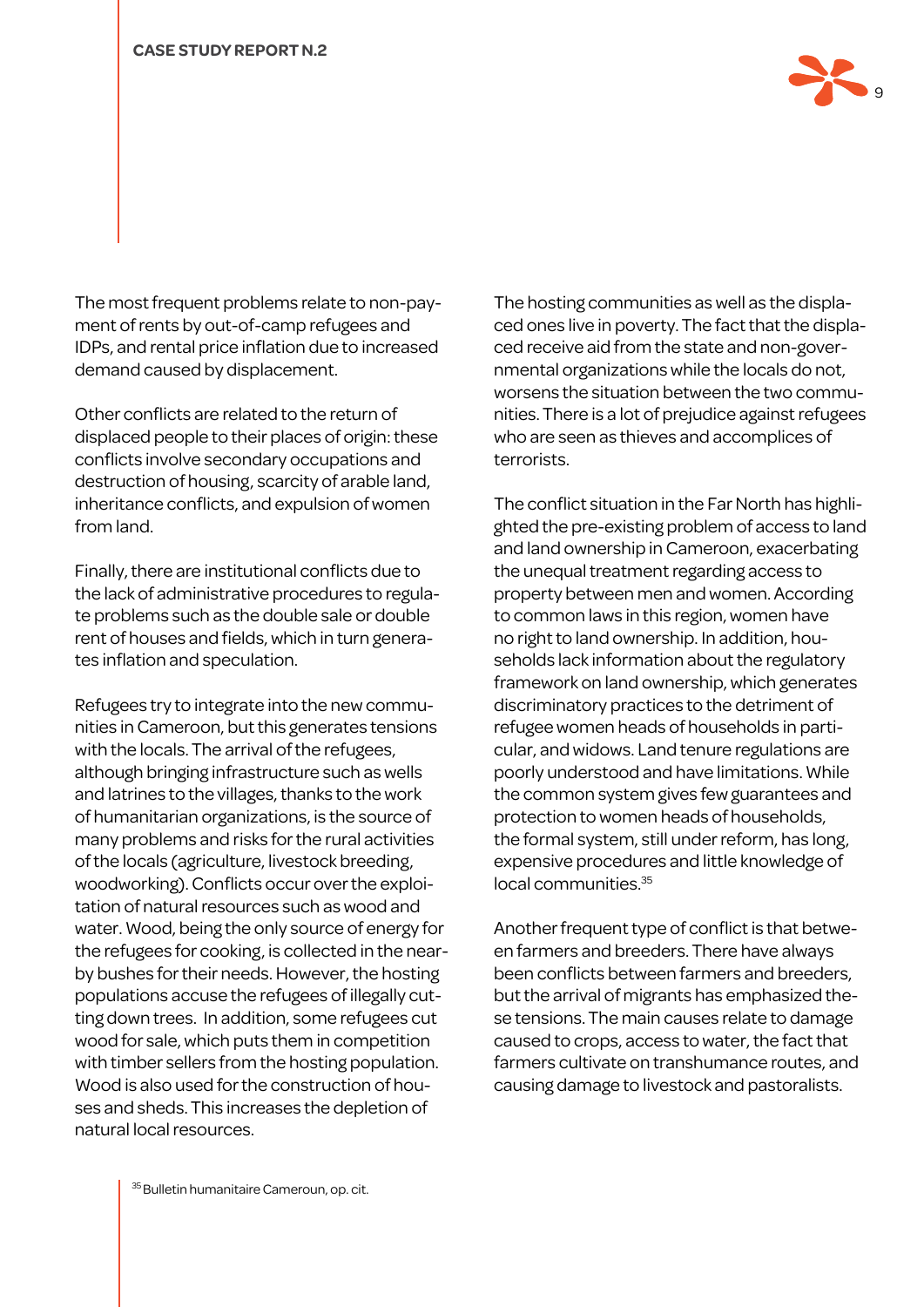

Conflicts between farmers and breeders over access to local resources, can be considered as conflicts between different forms of production or land use<sup>36</sup>. Ranchers need space to graze livestock and farmers need more land to extend their fields and use areas along waterways for crops. In many cases, the increase in cultivated areas is at the expense of grazing areas, because farmers are often seasonal.

Most migrants come with livestock. But they are not allowed to take them out to graze in areas fenced off by breeders in the host communities, or even allowed to mix them with local livestock when they go out to graze outside the fences. Some do not have the means of hiring a shepherd, so the animals are left alone, causing damage in the camps.<sup>37</sup> Another problem concerns sick animals and the non-respect of natural routes of transhumance. All this leads the hosting populations to refuse to mix their animals with those of the migrants, but contacts are inevitable because of the restricted spaces. This generates more conflicts over access to land. In addition, refugee breeders and farmers need the space not only to graze but also to build and cultivate.

Damage caused by livestock to fields are also reasons for tension<sup>38</sup>. In this area of the Sahel, where a large part of the population lives on pastoralism, there are spaces reserved for grazing and corridors for the passage of livestock in search of pastures and water, which are very often not respected by farmers. This leads breeders to take the roads used by cars, exposing animals and road users to accidents and therefore fines. Conversely, trampling of crops next to waterways (of cassava, peanuts, vegetables, yams, etc.) by animals are frequent, causing tensions with farmers.



**Fig.7.** Theafricanreport.com



**Fig.8.** Icpcn.org

<sup>35</sup> Bulletin humanitaire Cameroun, op. cit.

<sup>36</sup> Kossoumna Liba'a Natali, 2016, Étude sur les conflits agro-pastoraux dans les régions camerounaises du Nord, Adamaoua et Est, UNHCR, https://reliefweb.int/sites/reliefweb.int/files/resources/UNHCRLWFETUDESURLESCONFLITSAGRO-PASTORAU-XCAMEROUNNORDADAMAOUAETEST.pdf)  $37$  Idem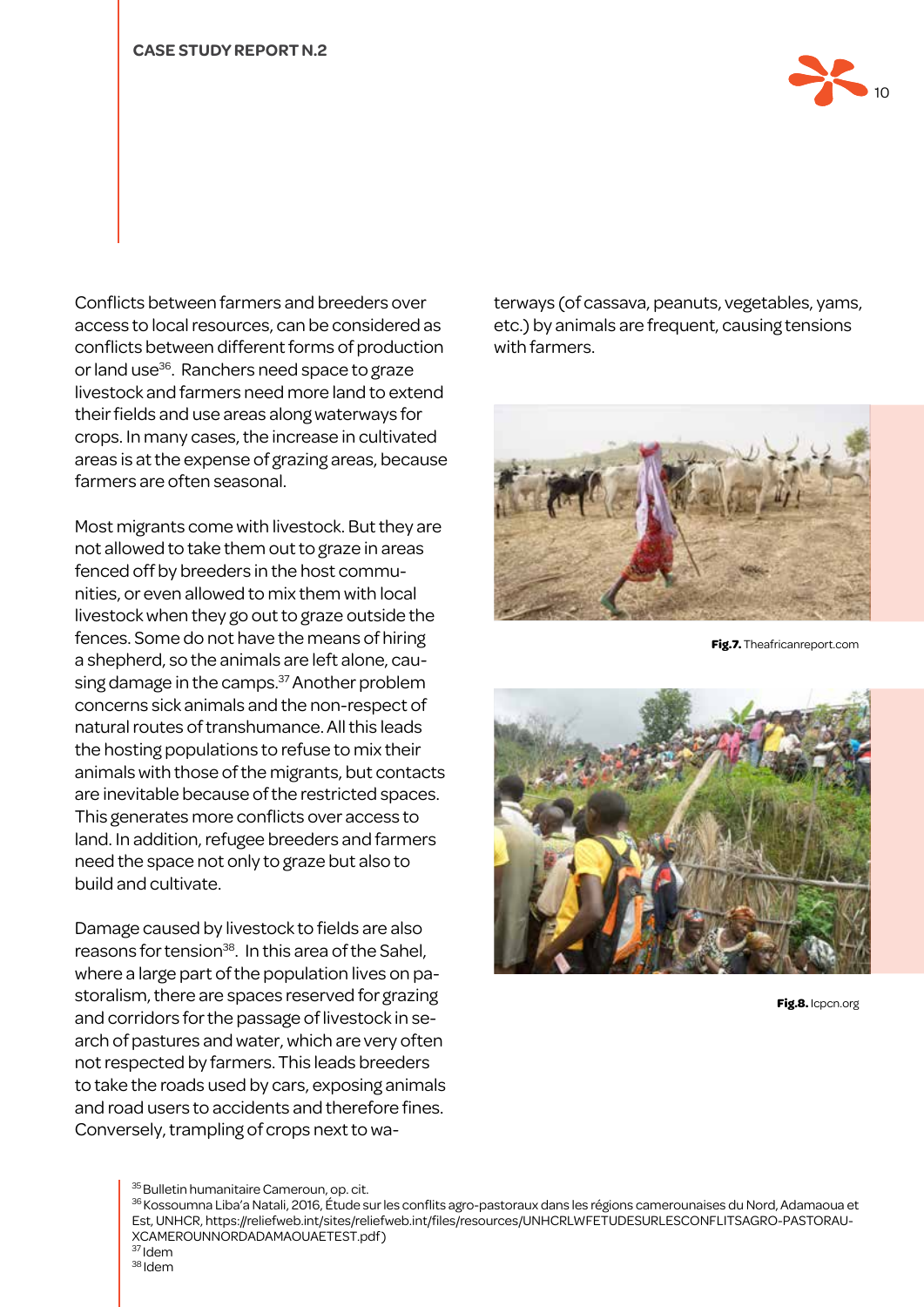

### **THE COMMITMENT OF NGOS 39**

Faced with these problems, many non-governmental organizations are trying to bring solutions, in a region facing the double threat of insecurity and the effects of climate change. Local organizations working in the area before the conflict act on structural problems such as: the creation of job opportunities to avoid the recruitment of young people by terrorist groups, and the improvement of living conditions in a healthy environment. The activities carried out are:

- facilitate access to water and promotion of sanitation (creation of wells for domestic use, livestock and agricultural wells);

- creating income-generating activities to enable people to be more independent and to produce to meet their basic needs, including the purchase of land;

 $\bullet$  the transfer of money for those most in need<sup>40</sup> : money that is used for urgent needs including food, health and housing rents;

- women's empowerment and prevention of gender-based violence.

Legal support activities are widespread to promote land rights protection activities, such as legal assistance to IDPs.

Other advocacy activities are directed to local state and non-governmental institutions for better protection of rights for access to land, such as strengthening of capacities to assist in the issuance of documents for the rights protection.

Despite the efforts of these organizations, there is still very little funding and insufficient coordination of activities. The recent crisis in the English-speaking regions of the country, called the Northwest and Southwest Crisis, has drawn the attention of the international community, distracting it from the Far North. In September 2019, a large national dialogue was held to discuss the " Anglophone crisis" in Cameroon.

Despite this dialogue, armed confrontation between the Cameroonian army and separatist groups continues. According to the United Nations Office for the Coordination of Humanitarian Crises, OCHA, in the Anglophone areas, 5.475 IDPs were registered in the period between December 9 and 15, 2019 due to the armed conflict between the Cameroonian army and separatist groups. This crisis has already caused around 2000 deaths and 500 000 IDPs<sup>41</sup>.

While actions for land protection are increasingly scarce and insufficient.

 $^\mathrm{39}$ Souita Sophie, Analysis of resilience in communities affected by the humanitarian crisis in the Lake Chad Basin: the case of Far North Cameroon, Dissertation Thesis for the Master's Degree in New Horizons in International Cooperation and Law, 2019. <sup>40</sup>There are 3 types of cash transfer: unconditional cash transfer, i.e. giving money to the most vulnerable without any conditions; cash for work, i.e. giving money in exchange for socially useful work; restricted cash to start income generating activities. 41Journal du Cameroun. Com, 26-12-2019, " English-speaking crisis: more than 5000 IDPs registered in December 2019".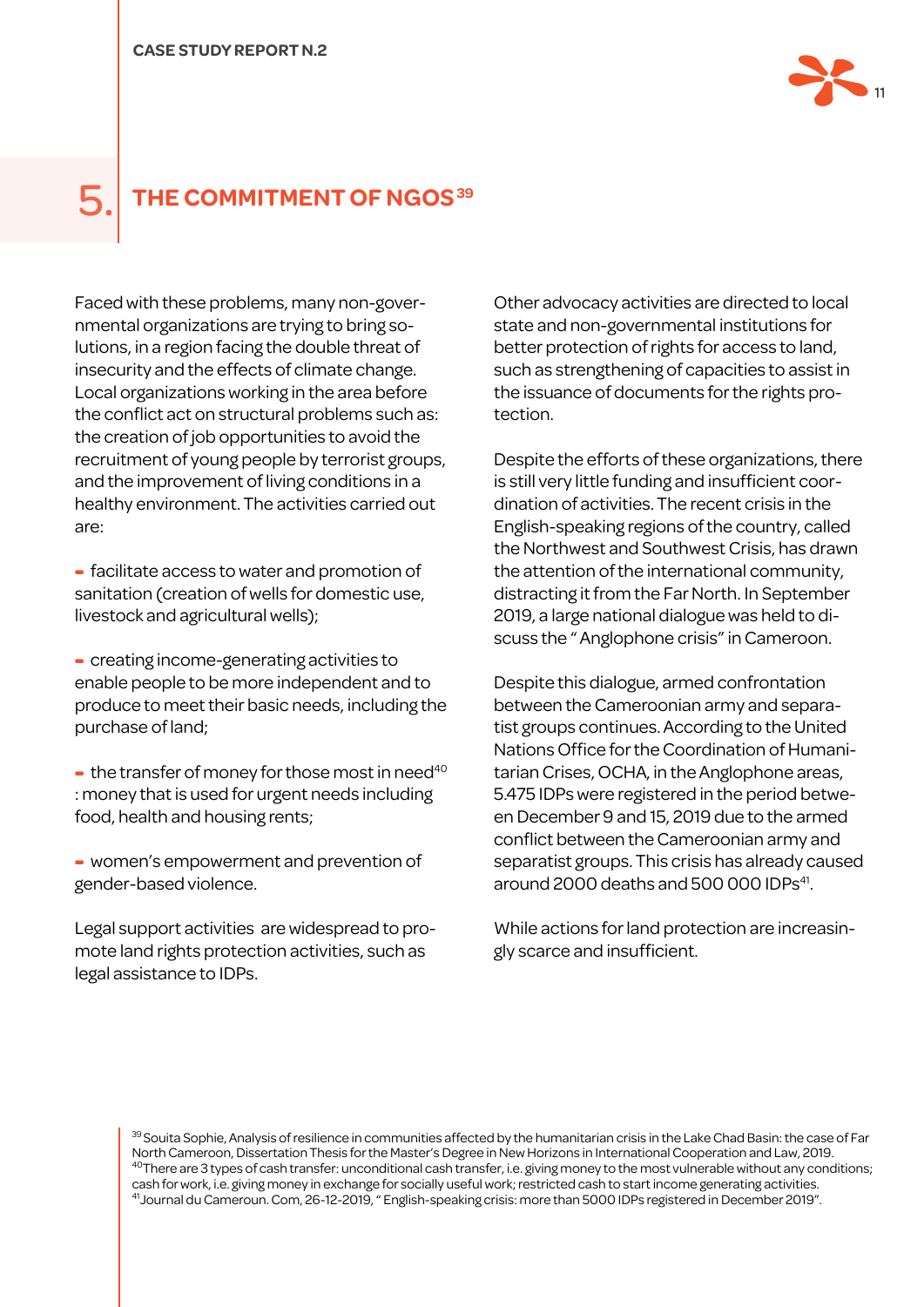

### 6. **Conclusion**

From this analysis, it appears that the Boko Haram conflict that began in Nigeria as a religious conflict, has spread to territories in neighbouring countries, particularly in the Far North of Cameroon, causing forced migrations of both Nigerians and Cameroonian populations to border villages. This region, abandoned by institutions and controlled by criminal networks, has seen the expansion of the conflict and the activities of the terrorist sect, which seeks to increase its control over the territory for economic, criminal and logistical purposes.

Boko Haram is therefore the first source of land grabbing in the region, which causes another indirect and different form of conflict over land, because it has forced the populations of the affected areas to move to safer areas, generating tensions between newcomers and local populations for access to land, the main source of livelihood for all. This creates a spreading effect of the conflict for access to land that generates a sort of war between the poor, causing a vicious circle of conflicts.

Given the demographic pressure caused by displacement, and the repeated conflicts between local populations and displaced and refugee populations, and the many problems that result, it is very important to strengthen land management in this region. In a context where access to land and natural resources are limited, tensions develop at the expenses of the values of sharing and solidarity.

Conflicts increase between rural populations, refugees and IDPs, between farmers and ranchers, threatening social cohesion and the objectives of sustainable development. It is a priority effort by the international community to quell these conflicts at the source: the fight against terrorism is essential for the security of populations, as well as the fight against poverty and a fair management of land and natural resources, in the Agenda 2030 framework.



**Fig.9.** france24.com

 $^{39}$ Souita Sophie, Analysis of resilience in communities affected by the humanitarian crisis in the Lake Chad Basin: the case of Far North Cameroon, Dissertation Thesis for the Master's Degree in New Horizons in International Cooperation and Law, 2019. <sup>40</sup>There are 3 types of cash transfer: unconditional cash transfer, i.e. giving money to the most vulnerable without any conditions; cash for work, i.e. giving money in exchange for socially useful work; restricted cash to start income generating activities. 41Journal du Cameroun. Com, 26-12-2019, " English-speaking crisis: more than 5000 IDPs registered in December 2019".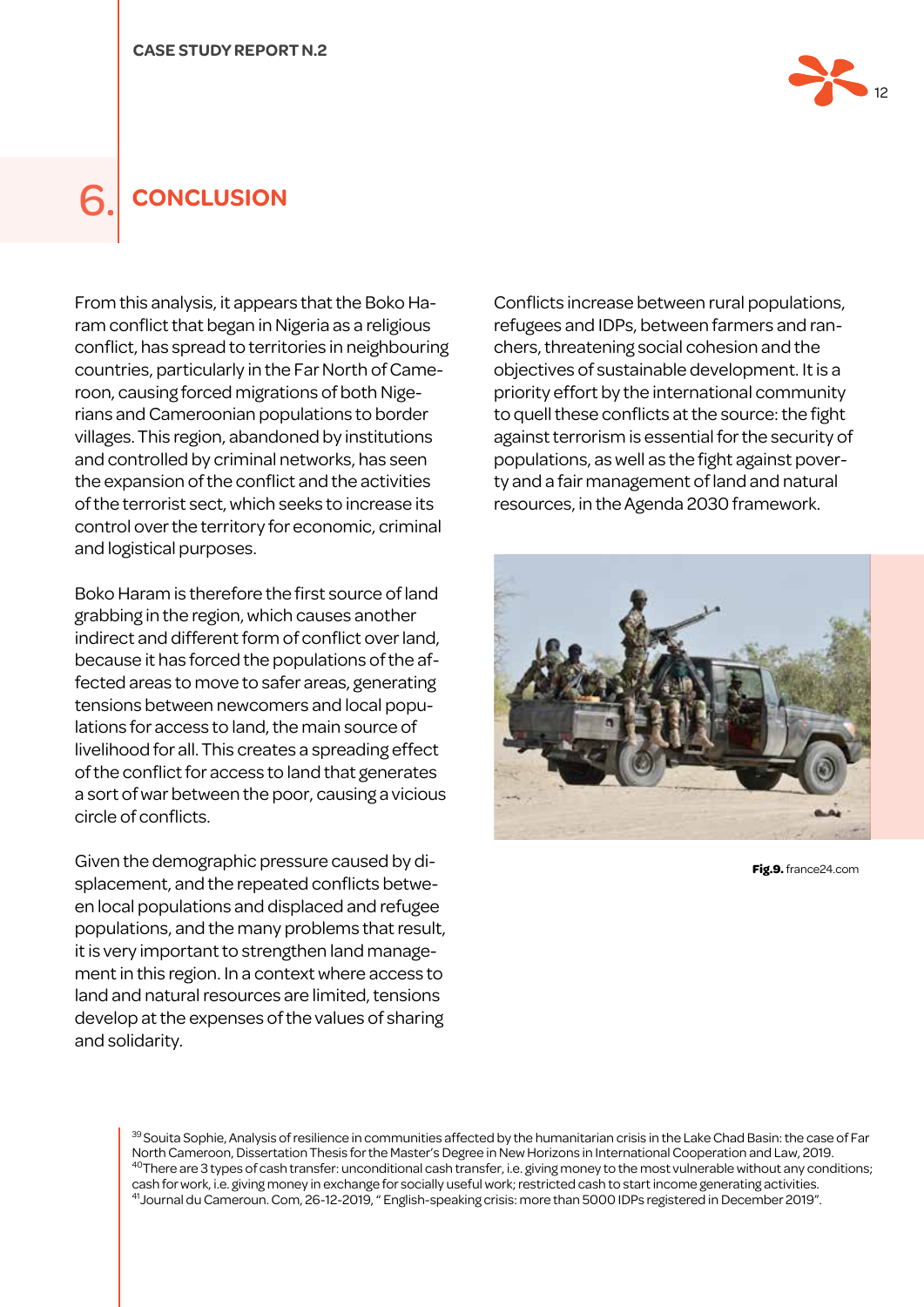

#### **BIBLIOGRAPHY**

Bureau de la coordination des affaires humanitaires (OCHA), 2018, Bulletin humanitaire Cameroun, Numéro 09 , in www.humanitarianresponse.info/en/operations/ cameroon.

Christian Seignobos , 2019, Boko Haram a été le révélateur de toutes les haines de voisinage, Le Monde Afrique.

Cyril Musila, 2012, L'insécurité transfrontalière au Cameroun et dans le bassin du lac Tchad, Bassin du lac Tchad et Paris.

Cyril Musila, 2012, Le trafic d'armes légères et de produits de contrebande : carburant, médicaments, véhicules et pièces detaches, Bassin du lac Tchad et Paris.

G. Magrin, M.A Pérouse de Montclos, E. Chauvin, J. Lemoalle, C. Raimond, C. Rangé, S. Aoudou Doua, Z. Dangbet, Goudoum P. Don-Donné, A. Hessana, A. Higazi, H. K. Fougou, A. Mahamadou, K. Mohamed, A. A. Tafida, A. L. Tukur, F. W. Zieba , 2018 , Crisis and Development. The Lake Chad Region and Boko Haram, Agence Française de Dévelopement.

Gabriel Bamana , Alex Hartman, 2017, Déplacement forcé et accès au logement, à la terre et à la propriété : cas de l'extrême-nord du cameroun, Norwegian Refugees Comitees.

Halirou Abdouraman , 2008, "Le conflit frontalier Cameroun-Nigeria dans le lac Tchad : les enjeux de l'île de Darak, disputée et partagée" , Cultures & Conflits, 72 , 57-76.

Institut national de la statistique (INS), 2015, Tendances, profil et déterminants de la pauvreté au Cameroun entre 2001 et 2014, p. 43, Cameroun.

Institut National de Staistique, 2010, Rapport régional de progrès des objectifs du millénaire pour le développement: région de l'Extrême-Nord, Cameroun. Institut National de Statistique , 2015, Annuaire statistique du Cameroun 2015, p. 78

International Crisis Group, 2016, Cameroun: faire face à Boko Haram, Rapport Afrique N°241, Bruxelles.

International Organization for Migration (IOM), September, 2019, Displacement Tracking Matrix (DTM).

Jean-Yves Jamin, Lamine Seiny Boukar, Christian Floret, 2003, Conflits agriculteurs-éleveurs en zone soudanienne au Tchad : une étude comparée de deux régions: Moyen-Chari et Mayo-Kebbi , Cirad – Prasac.

Joan Tilouine, 2016, "Cameroun: comment les terroristes de Boko haram se sont convertis à l'import- export", Le Monde Afrique.

Kossoumna Liba'a Natali, 2016, Étude sur les conflits agro-pastoraux dans les regions camerounaises du Nord, Adamaoua et Est,UNHCR, Cameroun . https://reliefweb. int/sites/reliefweb.int/files/resources/UNHCRLWFETUDE-SURLESCONFLITSAGRO-PASTORAUXCAMEROUNNOR-DADAMAOUAETEST.pdf)

Nations Unies, Commission économique pour l'Afrique , 2018 , La crise Boko Haram et ses répercussions sur le développement dans la région de l'Extrême-Nord du Cameroun, www.uneca.org.

Organisation Internationale pour les Migrations (OIM). 28 Mars – 08 Avril 2019, Rapport sur les Déplacements Round 18 ,Cameroun, Région de l'Extrême-Nord .

Pauline Guibbaud , 2014, BOKO HARAM : Le Nord-Cameroun dans la tourmente ?, Groupe De Recherche Et D'information Sur La Paix Et La Sécurité, Bruxelles.

Pérouse de Montclos Marc-Antoine, 2018, L'émergence de Boko Haram et la diffusion progressive du conflit, in Magrin G. (ed.), Pérouse de Montclos Marc-Antoine (ed.), Seignobos Christian (ill.), Gluski Pauline (cartogr.). Crise et développement : la région du lac Tchad à l'épreuve de Boko Haram http://horizon.documentation.ird.fr/exl-doc/ pleins\_textes/divers18-06/010072917.pdf

Saibou Issa, 2010, "Les coupeurs de route. Histoire du banditisme rural et transfrontalier dans le bassin du lac Tchad", Paris; e Christian Seignobos, 2011, « Le phénomène Zarguina dans le nord du Cameroun », Afrique contemporaine, no. 239

Salomé Bronkhorst, 2012, "Rareté de ressources et conflit entre pasteurs et agriculteurs au Sud Kordofan, Soudan", Cultures & Conflits .